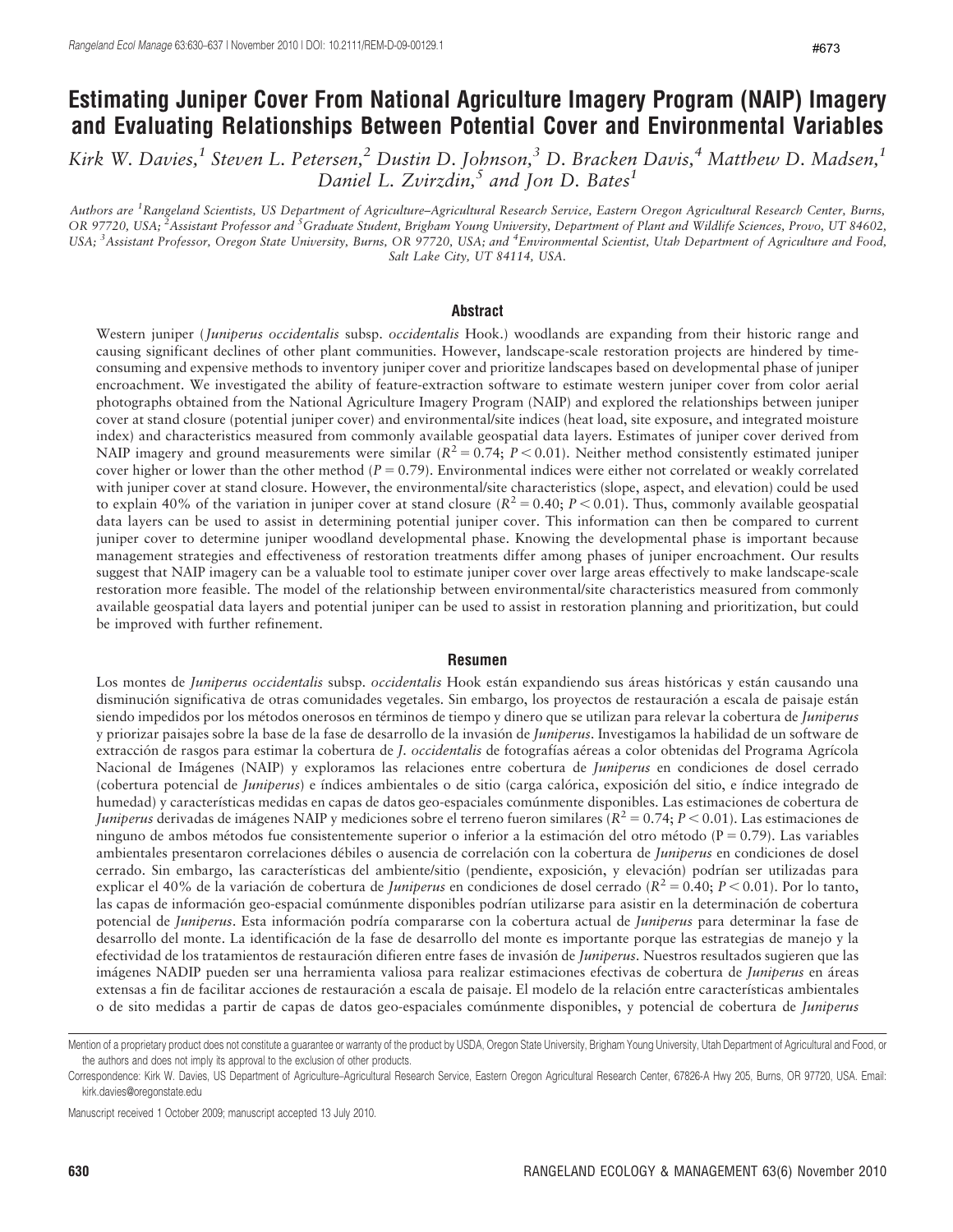podría utilizarse para asistir en la planificación y priorización de acciones de restauración pero podría ser mejorado mediante refinamiento adicional.

Key Words: aerial photography, Juniperus occidentalis, landscape ecology, remote sensing, restoration, sagebrush, woodland encroachment

#### INTRODUCTION

Western juniper (Juniperus occidentalis subsp. occidentalis Hook.) woodlands have expanded from their historic range over the past 100–150 yr to occupy an estimated 3.6 million ha in eastern Oregon, southwestern Idaho, and northernmost portions of Nevada and eastern California (Miller et al. 2005). Prior to European American settlement, populations of western juniper occurred as open, sparse, savannah-like stands (Nichol 1937) or were confined to fire-safe areas (Cottman and Stewart 1940; Barney and Frischknecht 1974; West 1984). The postsettlement expansion of western juniper is considered unprecedented relative to prehistoric expansions (Miller and Wigand 1994). The encroachment of juniper woodlands into more productive communities and an increase in tree density is largely the consequence of a reduction in fire (Burkhart and Tisdale 1969, 1976; Miller and Wigand 1994; Miller and Rose 1999). Mountain big sagebrush (Artemisia tridentata subsp. vaseyana [RYBD.] Beetle), aspen (Populus tremuloides Michx.), and other woody species cover declines significantly as encroaching western juniper increases in dominance (Miller et al. 2000). Depending on site characteristics and the plant association being invaded, herbaceous cover and species diversity can decline and bare ground can increase with increasing juniper dominance (Miller et al. 2000).

Control of western juniper has been shown to increase understory productivity, cover, and diversity (Evans and Young 1984; Rose and Eddleman 1994; Bates et al. 1998, 2006). However, the structural attributes and developmental rates of juniper stands are heterogeneous across landscapes (Johnson 2005; Johnson and Miller 2006; Petersen et al. 2009); consequently the effectiveness of management actions also varies over landscapes. To obtain the most economic and ecologic benefit, selection of the most effective management actions and prioritization of juniper control across landscapes is paramount. Identifying a stand's developmental phase and current juniper cover are crucial to selecting effective management actions (Miller et al. 2005). Miller et al. (2000) reported that knowledge of stand-level cover of juniper, relative to potential cover, allows identification of the developmental phase of stands across landscapes.

Western juniper encroachment can be described with three developmental phases directly linked to the dominance of juniper over site ecological processes (Miller et al. 2005). In Phase I, juniper trees are present, but shrubs and herbaceous plants are the dominant vegetation exerting influence over ecological site process; Phase II, junipers are codominant with shrubs and herbaceous plants; and Phase III (stand closure), junipers are the dominant vegetation and exert the most influence over ecological site processes (Miller et al. 2000; Miller et al. 2005). The transition from Phase II to Phase III is especially concerning because treatment options become more limited in Phase III woodlands (Miller et al. 2000; Miller et al. 2005; Johnson and Miller 2006). The probability of a

prescribed burn carrying through Phase III woodlands is greatly decreased because of the reduction in understory vegetation.

In order for land managers to prioritize juniper woodlands for treatment and select the most effective management action, information on current and potential juniper cover is needed across heterogeneous landscapes. However, there are two major constraints: 1) current forest and rangeland inventory methods are time consuming and expensive, and 2) landscape estimates of potential western juniper cover at stand closure are lacking. Remotely sensed images covering large areas may present managers an opportunity to monitor and inventory western juniper encroachment inexpensively relative to standard rangeland and forest inventory methods. If relationships between commonly available geospatial data layers and potential juniper cover can be determined, then estimates of potential juniper cover across landscapes may be feasible.

We propose that the National Agricultural Imagery Program (NAIP) digital orthophoto quarter quads (DOQQs) are an attractive candidate for measuring western juniper canopy cover, due to their wide availability and coverage of the United States, rigorous orthorectification procedures, and high spatial resolution  $(1 \times 1$  m pixel). Accurate estimation of potential juniper cover at stand closure is dependent on the efficacy of employing environmental factors to model potential stand-level juniper cover over heterogeneous landscapes.

We hypothesize that several recently developed indices of environmental gradients and/or basic site characteristics may have utility for estimating juniper cover at stand closure. An integrated moisture index (IMI; Iverson et al. 1997), a site exposure index (SEI; Balice et al. 2000), and a heat load index (HLI; McCune and Keon 2002) were selected for this study because of the relative ease of application to landscapes and potential biological significance. Iverson et al. (1997) used the IMI to predict composition and productivity of an Ohio forest. Johnson (2005) used the SEI to explain variation in rates of development and structure of western juniper stands. Davies et al. (2007) used the HLI to explain some of the variation in vegetation characteristics across the sagebrush steppe. The purposes of this study were to determine 1) the efficacy of using NAIP imagery to estimate western juniper cover, and 2) the relationship between environmental/site characteristics and juniper cover in closed western juniper stands across heterogeneous sites.

#### METHODS

#### Study Area

The 12 340-ha study area is located on Juniper Mountain in Owyhee County, Idaho, between the towns of Grand View, Idaho and Jordan Valley, Oregon. Mean annual precipitation ranges from 300 mm at lower elevations increasing to  $> 560$  mm at higher elevations and is primarily received in fall, winter, and early spring. Average minimum and maximum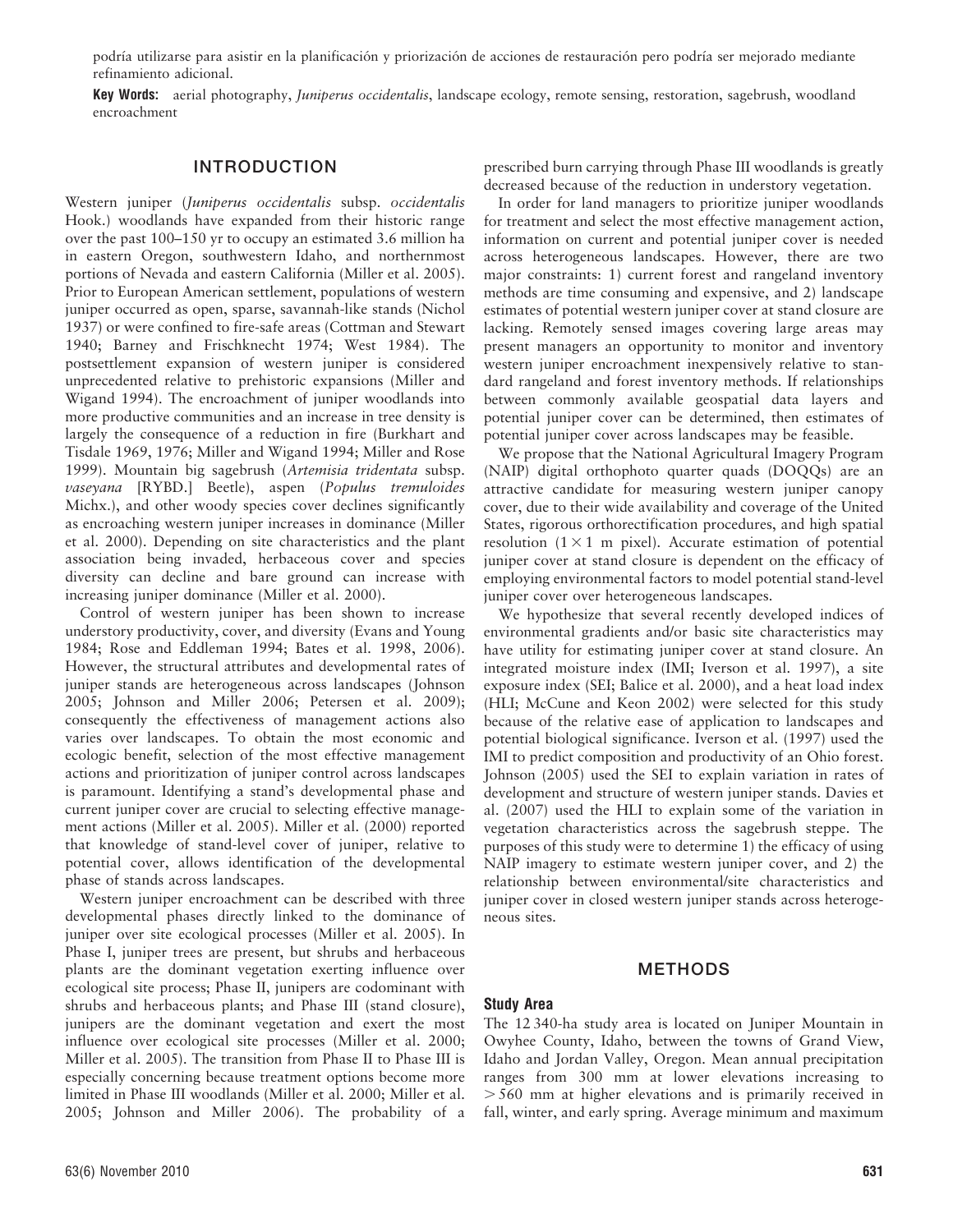temperatures vary from  $-6.6^{\circ}$ C and 3.3<sup>o</sup>C in January to 13.3 $\degree$ C and 34.5 $\degree$ C in July, respectively. The growing season ranges from 90 d to 120 d across most of the study area, but is less than 60 d at higher elevations. Soils vary from shallow rock outcrops to moderately deep gravelly, sandy, or silt loams (Harkness 1998). Predominant soil taxa are Aridisols, Entisols, Alfisols, Inceptisols, and Mollisols, which occur in combination with mesic and frigid soil temperature regimes and xeric and aridic soil moisture regimes. Cryic temperature regimes occur at higher elevations, typically above the western juniper woodland belt (600–2 100 m).

The potential natural vegetation community at the study area was sagebrush–grassland. The current vegetation communities are predominantly of two types, sagebrush–grasslands and western juniper woodlands (Burkhardt and Tisdale 1976; Johnson and Miller 2006). The major potential plant associations across the valley slopes and bottoms are 1) mountain big sagebrush (Artemisia tridentata subsp. vaseyana Rydb.) associated with either bluebunch wheatgrass (Agropyron spicatum Pursh) or Idaho fescue (Festuca idahoensis Elmer) on relatively deep, well-drained soils, and 2) low sagebrush (Artemisia arbuscula subsp. arbuscula Nutt.) associated with bluebunch wheatgrass, Idaho fescue, or Sandberg bluegrass (Poa sandbergii Vasey) over restrictive layers of claypan or bedrock (Burkhardt and Tisdale 1976). These plant associations are common across the intermountain west (Miller and Eddleman 2000; Davies et al. 2006; Davies and Bates 2010). Sagebrush plant communities encroached by western juniper woodlands were the focus of this investigation.

## Experimental Design

A completely random design was used to compare estimates of juniper cover derived from NAIP imagery to ground measurements. Forty points were randomly selected across the 12 340 ha study area. The nearest closed juniper stand to each randomly selected point was selected for sampling. Most closed stands were less than 700 m from the random points. Plant communities between random points and closed stands included Phase I and II juniper woodlands. Stand closure (Phase III) was determined with the use of the following criteria: 1) terminal and lateral leader growth of understory juniper trees located in mature tree interspaces were  $<$  10 and 6 cm, respectively (suppressed by intraspecific competition), and 2) live understory shrubs were completely absent and dead shrub skeletons were abundant (Miller et al. 2000). Juniper-cover values at the selected plots were estimated with ground measurements and from NAIP imagery.

These randomly selected, closed juniper plots were also used to determine correlations between juniper cover at stand closure and the environmental/site variables and indices. Environmental/site characteristics and indices were derived from USGS 10-m digital elevation model (US Geological Survey 2008), except soil characteristics were derived from NRCS Soil Survey Geographic Database (SSURGO) shape files (Natural Resource Conservation Service 2010).

## Juniper Cover

**Ground Measurements.** One  $30 \times 50$  m plot was used to sample each randomly selected stand. Juniper cover was measured with the use of the line intercept method (Canfield 1941) along three 50-m transects spaced at 15-m intervals. Juniper cover was measured in August 2007. The locations (UTM coordinates) of the four corners of the plots were recorded with global positioning system (GPS) units (GeoXT; Trimble Navigation Limited, Sunnyvale, CA). The Wide-Area Augmentation System was utilized for real-time deviation correction. To minimize projection errors associated with the collection of GPS data, all points were differentially corrected through GIS Pathfinder Office Program (Trimble Navigation Limited).

NAIP Imagery. Digital orthophoto quarter quads (DOQQ) of the study area were obtained from the National Agriculture Imagery Program (US Department of Agriculture 2008). These DOQQs (1-m spatial resolution) were taken and postprocessed (orthorectified) in 2004. Polygons representing ground-measurement plots were created with the use of the location data collected during the field campaign. These polygons were then used as masks to clip NAIP imagery to the dimensions of the 40 ground reference sites. Juniper tree cover was classified within each of these subsets with the use of the Feature Analyst software extension (Visual Learning Systems Inc, Version 4.1), for ArcGIS<sup>®</sup> 9.3 (ESRI Corp, Redlands, CA). This program uses a combination of texture, reflectance, and spatial context information to classify land cover from high-resolution remotely sensed imagery. Training for the Feature Analyst classifier was performed by providing input in the form of digitized polygons that are representative of juniper tree cover, or nonjuniper features (e.g., bare ground, other vegetation, etc.). Training sets for these two classes were then combined into one multiclass input layer, and the software then extracts features representing input data. Prior to imagery classification, plots were grouped based on similarities in color characteristics, with group sizes ranging between three and five plots. For most plot groups 10 training sites were optimal for extraction of juniper cover from NAIP imagery; however, this number was doubled for groups where shading or other confounding features limited accuracy. Following training set construction, we initially experimented with a number of classification algorithms associated with Feature Analyst. We determined that a seven-cell bull's-eye search pattern, with a minimum aggregate of four pixels, is the most effective for extracting juniper. After classification, results were visually inspected and sites that overestimated or underestimated actual juniper cover were reclassified with the use of Feature Analyst hierarchical learning tools (i.e., clutter removal, add missed feature), until the output cover classification file was determined to be an accurate representation of juniper cover on site.

To verify the accuracy of the tree cover classification data derived from NAIP imagery an on-screen accuracy assessment was performed by randomly generating and assessing 75 points for each class (juniper cover or nonjuniper features), with sample size calculated directly from a binomial distribution, with a 95% confidence level and acceptable error of 5% (Jensen 2005).

## Environmental Index and Characteristics

All environmental indices and characteristics were derived from National Elevation Dataset (NED), 1/3–arc second (10 m) coverages, acquired from the National Map Seamless Server (US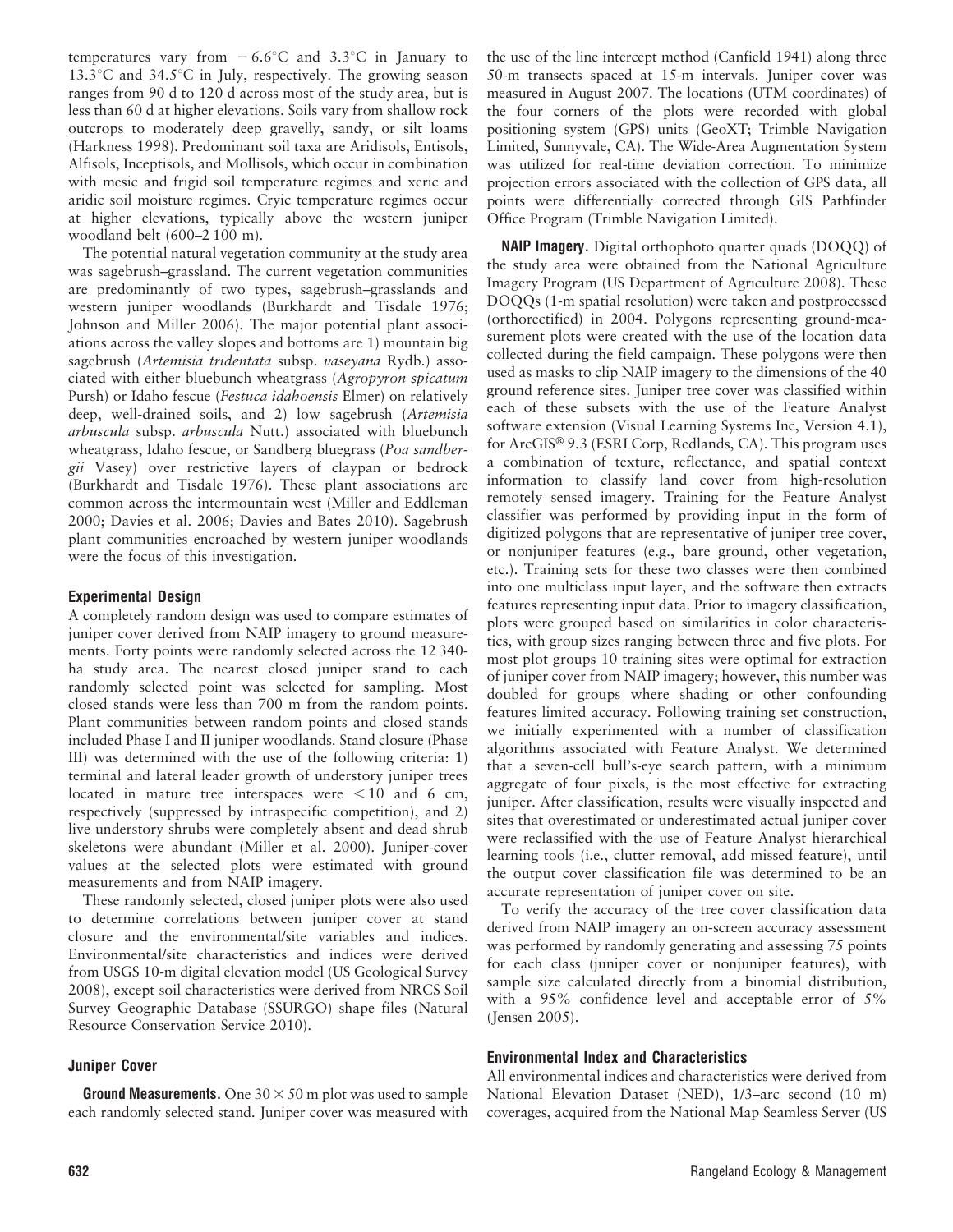Geological Service 2008). For our study area, the resolution of the data was reported at 6.647 m. Calculations for all indices and environmental characteristics were performed with the use of ArcGIS® 9.3 (ESRI Corp, Redlands, CA). The NED data were merged and gaps (holes) in the data were filled, using the Fill tool in Spatial Analyst of ArcGIS 9.3, to remove artificial pits and peaks in the dataset. Slope in degrees and aspect raster-based datasets were created from the NED files with the use of Spatial Analyst, an extension of ArcGIS<sup>®</sup> 9.3.

Site Exposure Index (SEI). The SEI (Balice et al. 2000) was calculated using the slope and aspect raster data sets. The SEI rescales aspect to a north/south axis and weights it by steepness of the slope. The following equation was applied to the raster data sets to determine SEI:

$$
SEI = slope \cdot cosine\left(\pi \cdot \frac{aspect - 180}{180}\right). \tag{1}
$$

The SEI creates a data set of relative exposure ranging from  $-100$  to 100 from coolest to warmest locations (Balice et al. 2000).

Heat Load Index (HLI). The HLI was calculated from the slope, aspect, and latitude data layers (McCune and Keon 2002). The slope and aspect raster data sets were converted to radians. Aspect was further converted to folded aspect with the use of the following equation:

Folded aspect = 
$$
\left| \pi - \left| \text{aspect} - \frac{5\pi}{4} \right| \right|
$$
. [2]

The folded aspect, slope in radians, and latitude were then used to calculate the HLI with the use of the following equation:

HLI~0:039z 0:808 : cosð Þl : ½ cosð Þs { 0:196 :sinð Þl : ½ sinð Þs { 0:482 : cosð Þa : ½ sinð Þs , [3]

where  $l =$  latitude,  $s =$  slope, and  $a =$  folded slope. HLI values range from 0 to 1, with 0 being the coolest and 1 being the hottest.

Integrated Moisture Index (IMI). The IMI was calculated from topography of the landscape to estimate soil moisture across heterogeneous landscapes (Iversen et al. 1997). Hill shade, flow accumulation, and curvature were each calculated with the use of NED data and Spatial Analyst tools in ArcGIS 9.3. The hillshade data were calculated with the hill-shade tool, flow accumulation was determined with the use of flow direction and accumulation tools, and curvature was computed with the use of the curvature tool. The three data sets were then reclassified and normalized to a scale of 0–100. The curvature data were inversed to provide higher values for basins (sites of water collection) and lower values for hilltops. The following equation was used to determine IMI:

$$
IMI = (hill shade \cdot 0.5) + (curvature \cdot 0.15)
$$
  
+ (flow accumulation \cdot 0.35). [4]

63(6) November 2010 633

The IMI values range from 0 to 100, where increasing values indicate increasing moisture accumulation and retention (Iversen et al. 1997).

Environmental/Site Characteristics. Slope, aspect, and elevation were calculated by averaging all pixels in each study plot for each variable. Because of its circular nature, aspect can be a poor explanatory factor for quantitative analysis. For example, although 1 and  $360^{\circ}$  represent the approximately the same aspect, the numbers are very different. Thus, aspect was converted to cos(aspect) to alleviate some of the difficulties in using aspect as an explanatory variable.

Soil surface and profile percent sand, silt, and clay, soil available water holding capacity, saturated hydraulic conductivity, and depth to a restrictive layer were determined from shape files from the SSURGO (Natural Resource Conservation Service 2010).

#### Statistical Analysis

From the on-screen accuracy assessment classification, error matrix tables were generated showing classification accuracy, species-level producers and user accuracy, and Kappa statistic. Linear regression (S-Plus V. 8.0; Insightful Corp, Seattle, WA) was employed to evaluate the relationship between juniper cover determined from the classification of NAIP imagery and ground-based juniper-cover measurements. Standard  $t$  tests (S-Plus V. 8.0) were used to determine if the differences in cover estimates between the two methods were significantly different, and if one method consistently estimated juniper cover higher or lower than the other method. To determine if there was a significant difference in juniper-cover estimates between the two methods, the larger estimate was subtracted from the smaller estimate at each plot. However, to determine if one method consistently estimated juniper cover higher or lower than the other method, ground measurements were always subtracted from the estimate derived from the NAIP imagery. Differences were considered significant at  $P \le 0.05$ .

Relationships between environmental gradient indices and juniper cover were analyzed with linear regression with the use of S-Plus V. 8.0. Stepwise multiple linear regression was used to select models correlating juniper cover with environmental factors and indices. Explanatory factors that were not significant contributors (as determined using stepwise selection at  $\alpha = 0.05$ ) were excluded from the final model. Reported  $R^2$  values are adjusted  $R^2$  values.

## RESULTS

Tree cover classification showed an overall accuracy of 92%, and Kappa statistic of 0.84 (Table 1). User and producer accuracy were similar, indicating an equal number of omission and commission errors (Table 1).

Juniper-cover estimates from NAIP imagery and ground measurements were strongly correlated (Fig. 1). There was high agreement between the ground measurements and estimates from NAIP imagery  $(R^2 = 0.74, P < 0.01)$ . The intercept was not significantly different from zero  $(P = 0.43)$ . Minimum juniper cover recorded was 26.8% and 24.7% with the use of the aerial images and ground-measuring methods, respectively.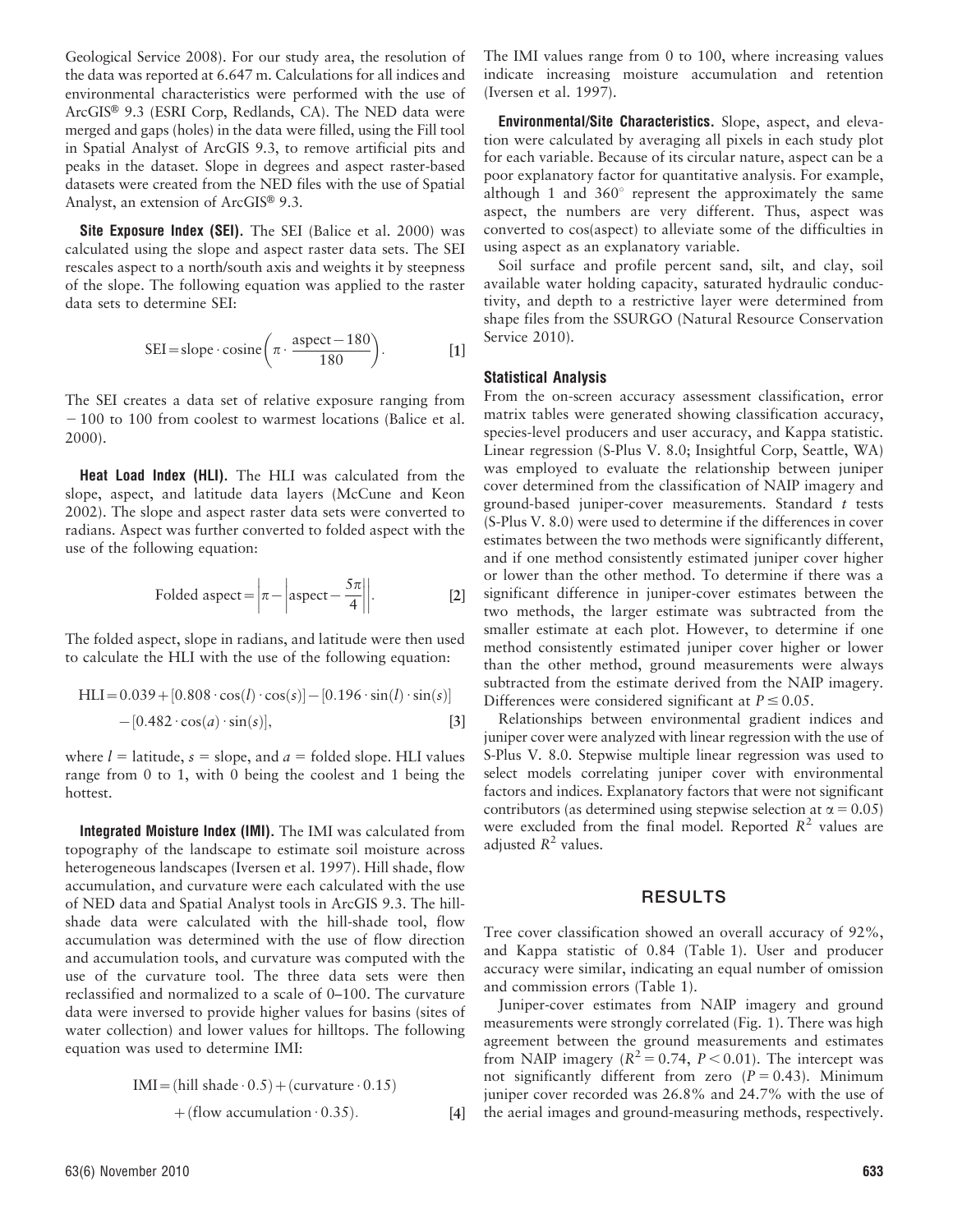Table 1. Error matrix showing number of sample points stratified between juniper and nonjuniper locations, and the classification accuracy and Kappa statistic.

| Classified category | Juniper | Nonjuniper | Total | User's<br>accuracy |
|---------------------|---------|------------|-------|--------------------|
| Juniper             | 68      |            | 75    | 91%                |
| Nonjuniper          | 5       | 70         | 75    | 93%                |
| Total               | 73      | 77         | 150   |                    |
| Producer's accuracy | 93%     | 91%        |       |                    |
| Overall accuracy    |         |            |       | 92%                |
| Kappa statistic     |         |            |       | 0.84               |

Maximum juniper cover recorded was 82.2% and 78.7% with the use of the NAIP imagery and ground-measuring methods, respectively. Mean difference between NAIP imagery and ground-measured juniper cover was  $6.6 \pm 0.61\%$  ( $P < 0.01$ ). Minimum and maximum difference between NAIP imagery and ground measurements was 0.04% and 13.5%, respectively. However, juniper-cover estimates derived from NAIP imagery compared to ground measurements were not consistently higher or lower  $(P = 0.79)$ .

Correlations between environmental gradient indices and juniper cover at stand closure were either not significant or only explained a limited amount of variation in juniper cover. The IMI and juniper cover in closed stands were not correlated  $(P = 0.68)$ . Similarly, the HLI was not correlated with juniper cover at stand closure ( $P = 0.74$ ). The juniper cover at stand closure was correlated negatively with SEI ( $P = 0.04$ ). The SEI explained 10% of the variation in juniper cover at stand closure  $(R^2 = 0.10)$ .

Environmental variables were correlated to juniper cover in closed woodlands. Juniper cover at stand closure correlated positively with aspect, slope, and elevation and correlated negatively with the interaction between slope and aspect. Juniper cover was correlated with all the measured soil characteristics  $(P < 0.05)$ , except soil surface texture  $(P > 0.05)$ . These soil characteristics explained some of the variation in juniper cover ( $R^2 = 0.11$  to 0.17), but the stepwise linear regression excluded all of them from the final model  $(P > 0.05)$ . The linear regression model best describing the relationship between juniper cover at stand closure and environmental characteristics was (standard errors in parentheses below parameter estimates):

Juniper cover = 
$$
-49.62 + 1.69 \text{ (cos(aspect))}
$$

\n
$$
+ 0.90 \text{ (slope)} + 0.05 \text{ (elevation)}
$$
\n
$$
+ 0.90 \text{ (slope)} + 0.05 \text{ (elevation)}
$$
\n
$$
- 1.32 \text{ (slope } \cos(\text{aspect}))
$$
\n[5]

This equation explained 40% of the variation in juniper cover at stand closure  $(R^2 = 0.40; P < 0.01;$  residual standard  $error = 12.16$ . None of the environmental indices were included in the final model because they were excluded by the stepwise selection procedure.



Figure 1. Correlations between ground and remote-sensed estimates of western juniper cover at Juniper Mountain, Idaho, USA.

#### **DISCUSSION**

The results of this study demonstrate that reasonably accurate estimates of western juniper cover can be obtained from NAIP imagery as shown by similar estimates of juniper cover between ground measurements and analysis of NAIP imagery. This suggests that aerial images, in conjunction with feature extraction software, can be used to estimate western juniper cover over large landscapes reliably. These results are advantageous because western juniper control programs are often constrained by finite resources and thus, being able to estimate juniper cover over large landscapes accurately will make these projects more affordable. Accurate estimates of western juniper cover are essential to prioritizing management and selecting the appropriate treatments in juniper control programs to restore sagebrush steppe plant communities (Miller et al. 2005).

There were some differences between estimates of western juniper cover depending on sampling method; however, neither method produced consistently higher or lower estimates. Thus, some NAIP imagery estimates would be greater than groundmeasurement estimates and vice versa. With respect to NAIP, imagery error associated with this estimate can occur as a result of variable image quality from such factors as motion blur, time the imagery was taken (e.g., sun angle influences the degree of shadow in the imagery), color aberrations, cloud contamination and atmospheric variability, and incorrect orthorectification of the image (Chen et al. 2004; Wulder et al. 2004; Booth and Cox 2006; Booth et al. 2008; Moffet 2009). Another potential source of differences between the NAIP imagery estimates and ground measurements is that the images were acquired in 2004 and the ground measurements performed in 2007. During this period of time juniper cover could have constricted or expanded as a result of climatic conditions, infilling, mortality, or other factors. Considering that neither of the estimates were constantly greater than the other estimate, the time between when the estimates were acquired probably had limited influence. Other vegetation with reflectance similar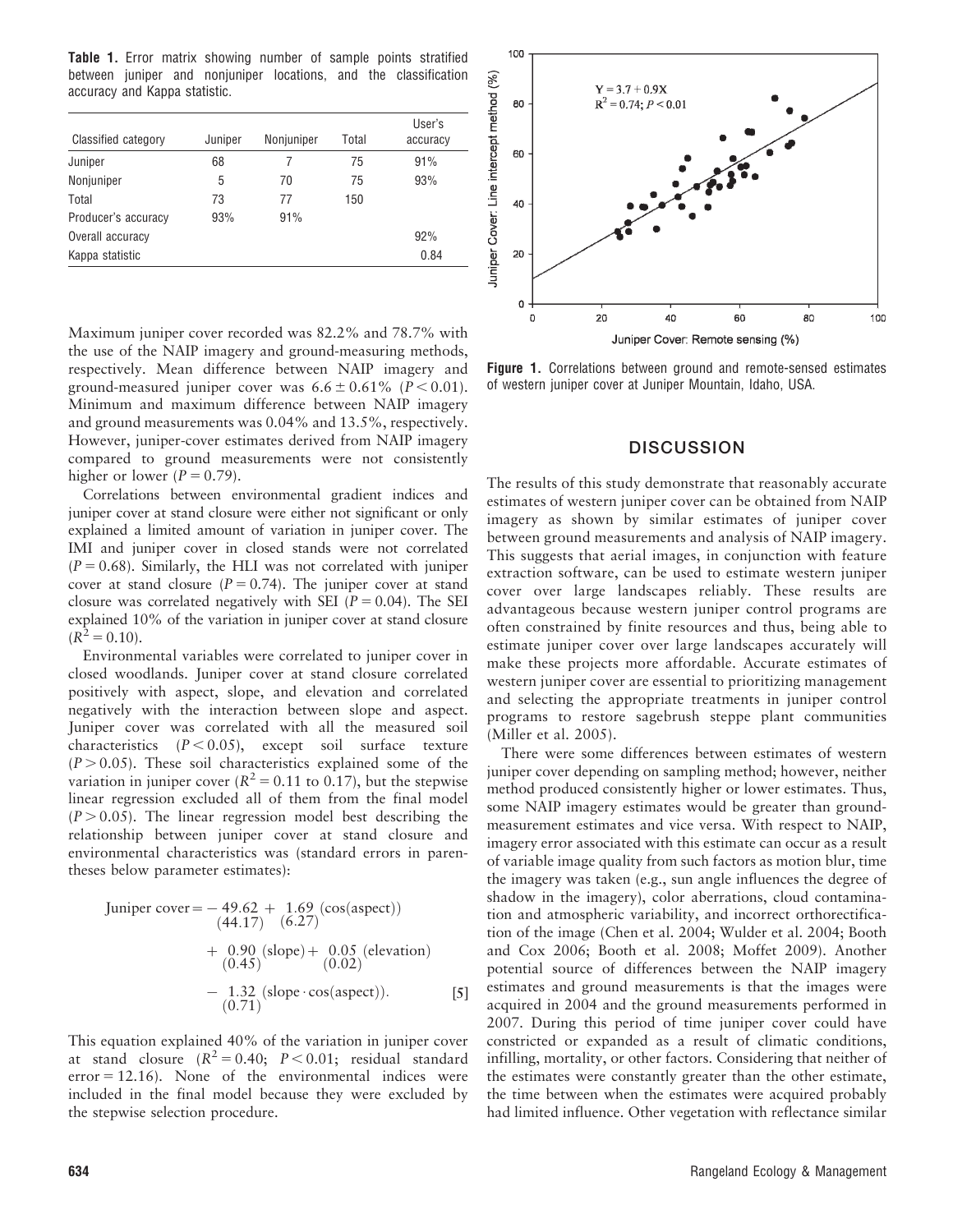

Figure 2. Model of the relationship between juniper cover at stand closure and topography characteristics applied across the study area on Juniper Mountain, Idaho, USA. Model equation is as follows: juniper cover  $= -49.62 + 1.69$  (cos(aspect)) + 0.90 (slope) + 0.05 (elevation) – 1.32 (slope  $\cdot$  cos(aspect)).

to juniper being classified as western juniper may also be a source of error, particularly where western juniper and other vegetation are highly intermingled.

Differences between estimates could simply be caused by line-intercept measurements not adequately representing the entire plot. The line-intercept method measures cover along transect lines, whereas the extraction of tree cover with the use of the NAIP imagery estimates cover across the entire plot. Regardless, western juniper-cover estimates were not vastly different between methods. We suggest that the differences were minor enough to consider estimates of juniper cover from NAIP imagery acceptable for management purposes.

Estimating juniper cover at stand closure based on selected environmental gradient indices proved to be ineffective. The indices of environmental characteristics were especially limited in their correlation to juniper cover in closed stands. Neither the IMI nor HLI were correlated with juniper cover at stand closure ( $P = 0.68$  and 0.74, respectively). In contrast, Davies et al. (2007) reported that the HLI explained some of the variation in vegetation cover in several plant functional groups in sagebrush plant communities; however, their study did not include western juniper. Similar to the correlation between SEI and juniper density reported by Johnson and Miller (2006), we found that the SEI was correlated with juniper cover  $(P = 0.044)$ , but explained only 10% of its variation. Thus, environmental indices tested were limited in their usefulness at explaining variation in potential juniper cover for management purposes.

However, the correlation between environmental factors and potential juniper cover was stronger. The moderate correlation between environmental characteristics and western juniper cover at stand closure ( $R^2 = 0.40$ ;  $P < 0.01$ ) is similar to other attempts to correlate environmental characteristics with vegetation characteristics across landscapes in the Intermountain West (Jensen et al. 1990; Johnson and Miller 2006; Davies et al. 2007). Johnson and Miller (2006) found moderate to strong correlations between juniper (total and

dominant tree) density and environmental characteristics. Davies et al. (2007) reported weak to moderate correlations between most vegetation structural characteristics and environmental variables. Dissimilarly, Petersen and Stringham (2008) found strong relationships between sagebrush structural characteristics and explanatory variables. However, they were working in a relatively small watershed, included biotic variables, and included varying phases of juniper encroachment. Petersen and Stringham (2008) recognized that the correlations found between vegetation structure and explanatory variables in their study would probably be weaker if applied at large landscapes.

The relationship between environmental factors and juniper cover suggest that we should expect greater western juniper cover at stand closure at higher elevations, on steeper slopes, and in more northerly facing aspects (Fig. 2). These factors probably influence juniper cover by their influence on the availability of water to juniper trees. Less exposed sites would have reduced evaporation; thus more water would be available for transpiration. Similarly, Davies et al. (2007) reported that relationships between herbaceous cover and environmental characteristics were probably due to the influence of the environmental characteristics on availability of water for plant growth. Johnson and Miller (2006) also reported the influence of environmental/site characteristics on juniper stand characteristics was probably due to environmental/site characteristics' affect on soil water availability.

Combining the information acquired from remotely measured juniper cover and environmental/site variables has potential to be especially useful in directing management. Estimates of juniper cover from NAIP imagery compared to potential stand closure cover values can be used to determine the developmental phase of juniper encroachment (Miller et al. 2000). Knowing current juniper cover compared to potential stand closure juniper cover can help to determine the juniper encroachment developmental phase (Miller et al. 2000). Identifying the developmental phase of western juniper encroachment is crucial to selecting effective management actions (Miller et al. 2005) and to prioritizing management to prevent transitions to development phases that are more costly and risky to restore. Management options become more limited and expensive as Phase II woodlands transition into Phase III woodlands because a reduction in understory fuel decreases the likelihood of prescribed fire carrying through the stand (Miller et al. 2000; Miller et al. 2005; Johnson and Miller 2006). Phase III compared to earlier-phase woodlands may also be at a greater risk of exotic plant invasion following juniper control treatments because of a reduced herbaceous understory (J. D. Bates, unpublished data, 2010). Estimating juniper cover from NAIP imagery and potential juniper cover from commonly available geospatial data layers to direct management makes landscape-scale restoration projects more feasible. This method has potential to be used in other plant communities to facilitate more effective and efficient landscape-scale restoration. Though our model is a good starting point, estimates of developmental phase could be improved with a more refined model to estimate potential juniper cover. Models estimating potential juniper cover may also need to be developed within ecoregions to increase their accuracy and reduce the potential confounding effects of regional climatic differences.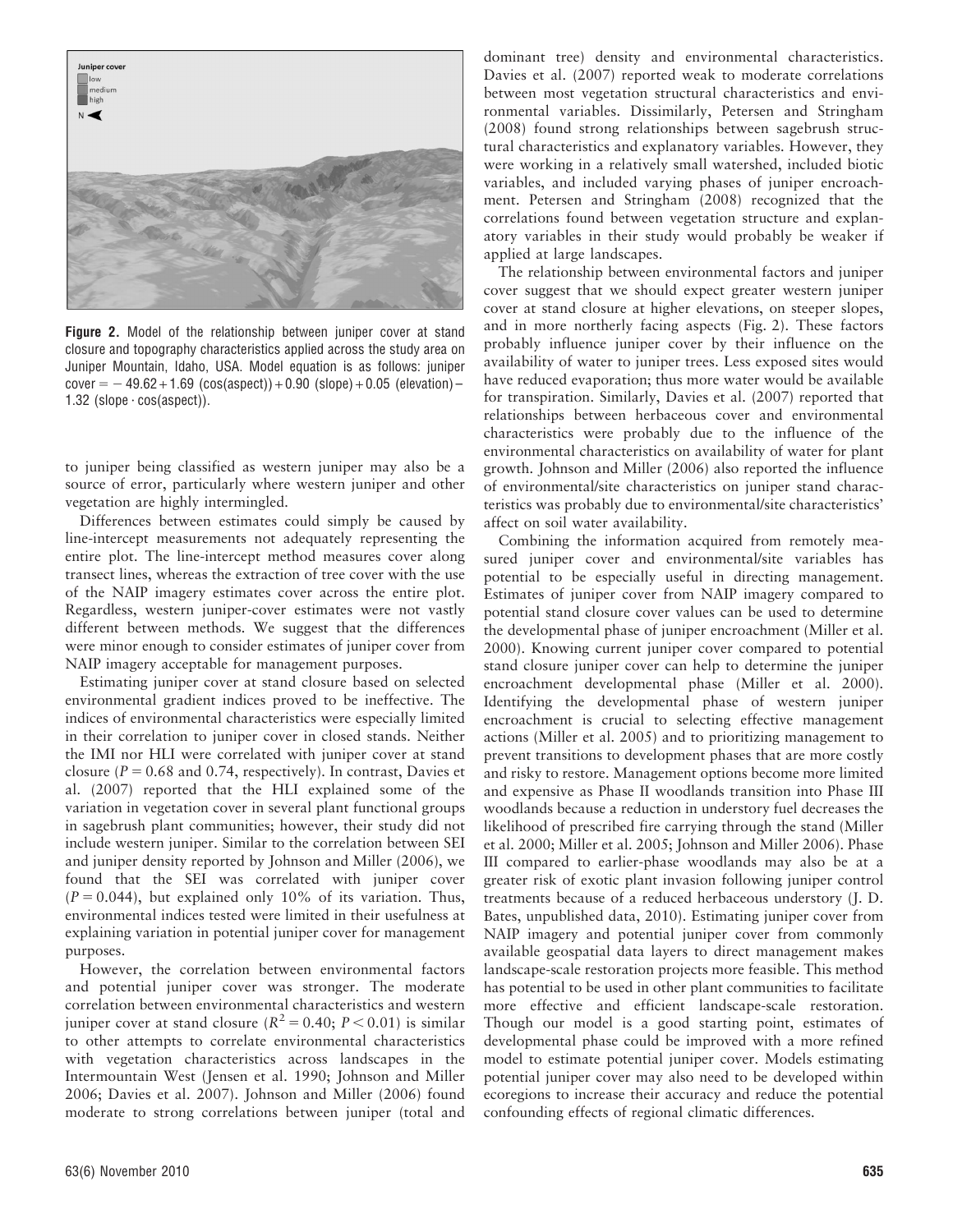#### MANAGEMENT IMPLICATIONS

Estimating western juniper cover across large areas with NAIP imagery is an efficient and effective tool for landscape restoration projects. Thus, some of the constraints in implementing landscape-scale restoration projects can be alleviated by using aerial images. These images can also be used to prioritize management by level of juniper cover. Environmental/site variables explained a significant amount of the variation in juniper cover at stand closure and this information can be used to help prioritize and direct management. This information can be especially useful when compared to current levels of juniper encroachment. Thus, comparing the potential juniper cover at stand closure to current levels of juniper cover derived from NAIP imagery can be used to estimate the juniper encroachment phase. Our study demonstrates that using remote-sensing technology to determine juniper cover and environmental/site variables can be an effective tool to direct landscape-scale restoration projects that would otherwise be prohibitively expensive to implement. However, further exploration of the relationships between juniper cover and environmental/site factors could improve the ability to indentify developmental phases and detect transitions from one developmental phase to another. Additionally, the applicability of using these techniques in juniper stands with less juniper cover needs to be tested. Further research is needed to determine if juniper-cover estimates derived from NAIP imagery in Phase I and II juniper woodlands are as accurate as measurements in Phase III woodlands. Co-occurring vegetation in earlier developmental phases may decrease the accuracy of junipercover estimates derived from NAIP imagery. Our results suggest that NAIP imagery and environmental/site characteristics measured from commonly available geospatial data layers have the potential to be useful in landscape-scale restoration projects and land management in the Intermountain West and other ecosystems.

## ACKNOWLEDGMENTS

This research was funded by the US Department of Agriculture– Agricultural Research Service, Oregon State University, and Brigham Young University. The authors thank the Bureau of Land Management and private landowners for allowing us to conduct this research on their lands. The authors are also grateful to all the summer technicians and research assistants that helped collect data for this experiment.

## LITERATURE CITED

- BALICE, R. G., J. D. MILLER, B. P. OSWALD, C. EDMINISTER, AND S. R. YOOL. 2000. Forest surveys and wildfire assessment in the Los Alamos; 1998–1999. Los Alamos, NM, USA: Los Alamos National Laboratory. LA-13714-MS. 12 p.
- BARNEY, M. A., AND N. C. FRISCHKNECHT. 1974. Vegetation changes following fire in the pinyon-juniper type of west-central Utah. Journal of Range Management 27:91–96.
- BATES, J. D., R. F. MILLER, AND K. W. DAVIES. 2006. Restoration of quaking aspen woodlands invaded by western juniper. Rangeland Ecology and Management 59:88–97.
- BATES, J. D., R. F. MILLER, AND T. SVEJCAR. 1998. Understory patterns in cut western juniper (Juniperus occidentalis spp. occidentalis Hook.) woodlands. Great Basin Naturalist 58:363–374.
- BOOTH, T. D., AND S. E. Cox. 2006. Very large scale aerial photography for rangeland monitoring. Geocarto International 21:27–34.
- BOOTH, T. D., S. E. COX, T. MEIKLE, AND H. R. ZUURING. 2008. Ground-cover measurements: assessing correlation among aerial and ground-based methods. Environmental Management 42:1091–1100.
- BURKHARDT, J. W., AND E. W. TISDALE. 1969. Nature and successional status of western juniper vegetation in Idaho. Journal of Range Management 22:264–270.
- BURKHARDT, J. W., AND E. W. TISDALE. 1976. Causes of juniper invasion in southwestern Idaho. Ecology 57:472–484.
- CANFIELD, R. H. 1941. Application of the line interception methods in sampling range vegetation. Journal of Forestry 39:388–394.
- CHEN, J., P. JÖNSSON, M. TAMURA, Z. GU, B. MATSUSHITA, AND L. EKLUNDH. 2004. A simple method for reconstructing a high quality NDVI time-series data set based on the Savitzky-Golay filter. Remote Sensing of Environment 91: 332–344.
- COTTMAN, W. P., AND G. STEWART. 1940. Plant succession as a result of grazing and of meadow desiccation by erosion since settlement. Journal of Forestry 38:613–626.
- DAVIES, K. W., AND J. D. BATES. 2010. Vegetation characteristics of mountain and Wyoming big sagebrush plant communities in the northern Great Basin. Rangeland Ecology and Management 63:461–466.
- DAVIES, K. W., J. D. BATES, AND R. F. MILLER. 2006. Vegetation characteristics across part of the Wyoming big sagebrush alliance. Rangeland Ecology and Management 59:567–575.
- DAVIES, K. W., J. D. BATES, AND R. F. MILLER. 2007. Environmental and vegetation characteristics of the Artemisia tridentata spp. wyomingensis alliance. Journal of Arid Environments 70:478–494.
- EVANS, R. A., AND J. A. YOUNG. 1984. Plant succession following control of western juniper (Juniperus occidentalis) with picloram. Weed Science 33:63-68.
- HARKNESS, A. L. 1998. Soil survey of Owyhee county area, Idaho. Washington, DC, USA: USDA Natural Resources Conservation Service. 809 p.
- IVERSON, L. R., M. E. DALE, C. T. SCOTT, AND A. PRASAD. 1997. A GIS-derived integrated moisture index to predict forest composition and productivity of Ohio forests (U.S.A.). Landscape Ecology 12:331–348.
- JENSEN, J. R. 2005. Introductory digital image processing: a remote sensing perspective. 3rd ed. Upper Saddle River, NJ, USA: Prentice-Hall. 526 p.
- JENSEN, M. E., G. H. SIMONSON, AND M. DOSSKEY. 1990. Correlations between soils and sagebrush-dominated plant communities of northeastern Nevada. Soil Science Society of America Journal 54:902–910.
- JOHNSON, D. D. 2005. The influence of environmental attributes on temporal and structural dynamics of western juniper woodland development and associated fuel loading characteristics [thesis]. Corvallis, OR, USA: Oregon State University. 112 p.
- JOHNSON, D. D., AND R. F. MILLER. 2006. Structure and development of expanding western juniper woodlands as influenced by two topographic variables. Forest Ecology and Management 229:7–15.
- MCCUNE, B., AND D. KEON. 2002. Equations for potential annual direct incident radiation and heat load. Journal of Vegetation Science 13:603–606.
- MILLER, R. F., J. D. BATES, T. J. SVEJCAR, F. B. PIERSON, AND L. E. EDDLEMAN. 2005. Biology, ecology, and management of western juniper. Corvallis, OR, USA: Oregon State University, Technical Bulletin 152. 77 p.
- MILLER, R. F., AND L. E. EDDLEMAN. 2000. Spatial and temporal changes of sagegrouse habitat in the sagebrush biome. Corvallis, OR, USA: Oregon State University Agricultural Experiment Station, Technical Bulletin 151. 35 p.
- MILLER, R. F., AND J. A. ROSE. 1999. Fire history and western juniper encroachment in sagebrush steppe. Journal of Range Management 52:550–559.
- MILLER, R. F., T. J. SVEJCAR, AND J. A. ROSE. 2000. Impacts of western juniper on plant community composition and structure. Journal of Range Management 53:574–585.
- MILLER, R. F., AND P. E. WIGAND. 1994. Holocene changes in semiarid pinyon-juniper woodlands. BioScience 44:465–474.
- MOFFET, C. A. 2009. Agreement between measurements of shrub cover using ground-based methods and very large scale aerial (VLSA) imagery-measured shrub cover. Rangeland Ecology and Management 62:268–277.